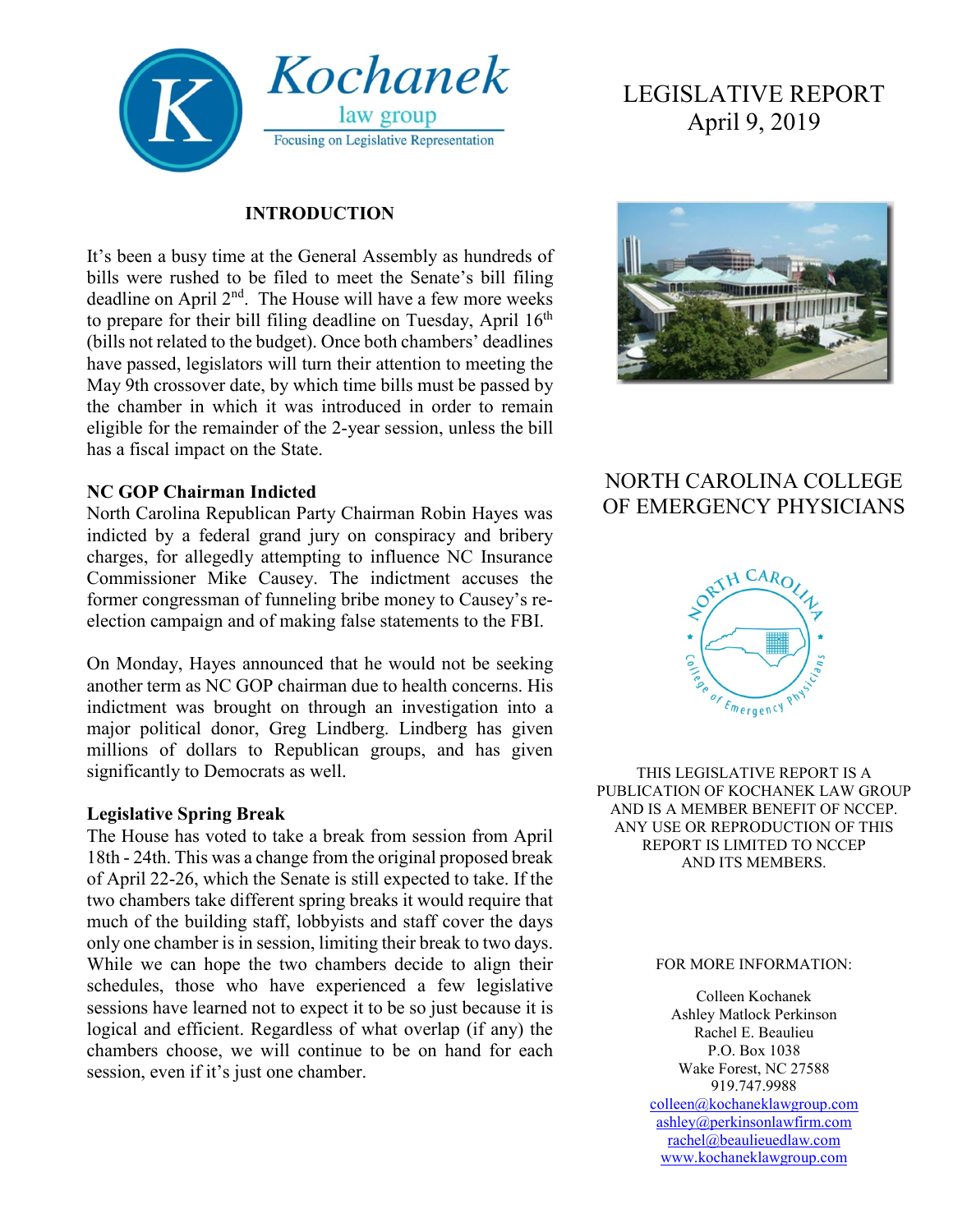### **BILLS OF INTEREST**

HOUSE BILL 446, Civil Pro./Punitive Damages/Change of Venue, would require an action in which punitive damages are requested to be tried in the county where the party from whom punitive damages are sought resides or has its principal office. However, the action would be tried in the county where the cause of action arose if punitive damages are sought: (1) from more than one party and those parties' residences or principal office or offices are in more than one county; or (2) by both plaintiff and defendant. **Introduced by Representatives Zachary, Strickland, and Dixon and referred to the House Judiciary Committee.**

### HOUSE BILL 450, Reduce Barriers to Improve NC Health & Safety, would:

- define abuse-deterrent opioid analgesic drug products as opioid analgesic drug products approved by the FDA with a labeling claim that indicates the drug is expected to deter abuse;
- allow a health benefit plan that covers these products to impose a prior authorization requirement for the product only if the plan imposes the same requirement for each opioid analgesic drug product without an abuse-deterrence labeling claim;
- prohibit a health benefit plan covering the abuse-deterrent opioid analgesic drug product from requiring the use of an opioid analgesic drug product without an abuse-deterrence labeling claim before authorizing the use of an abuse-deterrent opioid analgesic drug product;
- create "Administration of Step Therapy Protocols," which requires criteria used to establish step therapy protocols to be based on clinical practice guidelines that meet five specified requirements;
- require that patients and prescribers have access to a clear and convenient process for requesting a step therapy override determination when coverage for a prescription drug is restricted for use by a health benefit plan or utilization review organization through the use of a step therapy protocol;
- establish the conditions under which a step therapy override determination request must be expeditiously granted and then implemented; and
- specify that nothing in the legislation impacts an insurer's ability to substitute a generic drug for a name brand drug.

### **Introduced by Representatives Potts, Dobson, Lewis and Sasser and referred to the House Health Committee.**

#### HOUSE BILL 451, Titus's Law, would

- require consent from the mother before disposing of fetal remains when fetal death results from accidental injury, stillbirth, or miscarriage;
- require consent from the father if the mother is unable to give consent and the father is known and able to be contacted within seven days;
- allow the fetal remains to be disposed of if neither parent is able or available to give consent;
- require, in the case of death from accidental injury, stillbirth or miscarriage, the fetal remains to be released to the mother or father, upon his or request, for burial or cremation; and
- allow the attending physician or the individual in charge of the institution to dispose of the remains if neither the mother nor the father has requested the fetal remains within seven days.

### **Introduced by Representatives Potts, Zachary, White and Jarvis and referred to the House Health Committee.**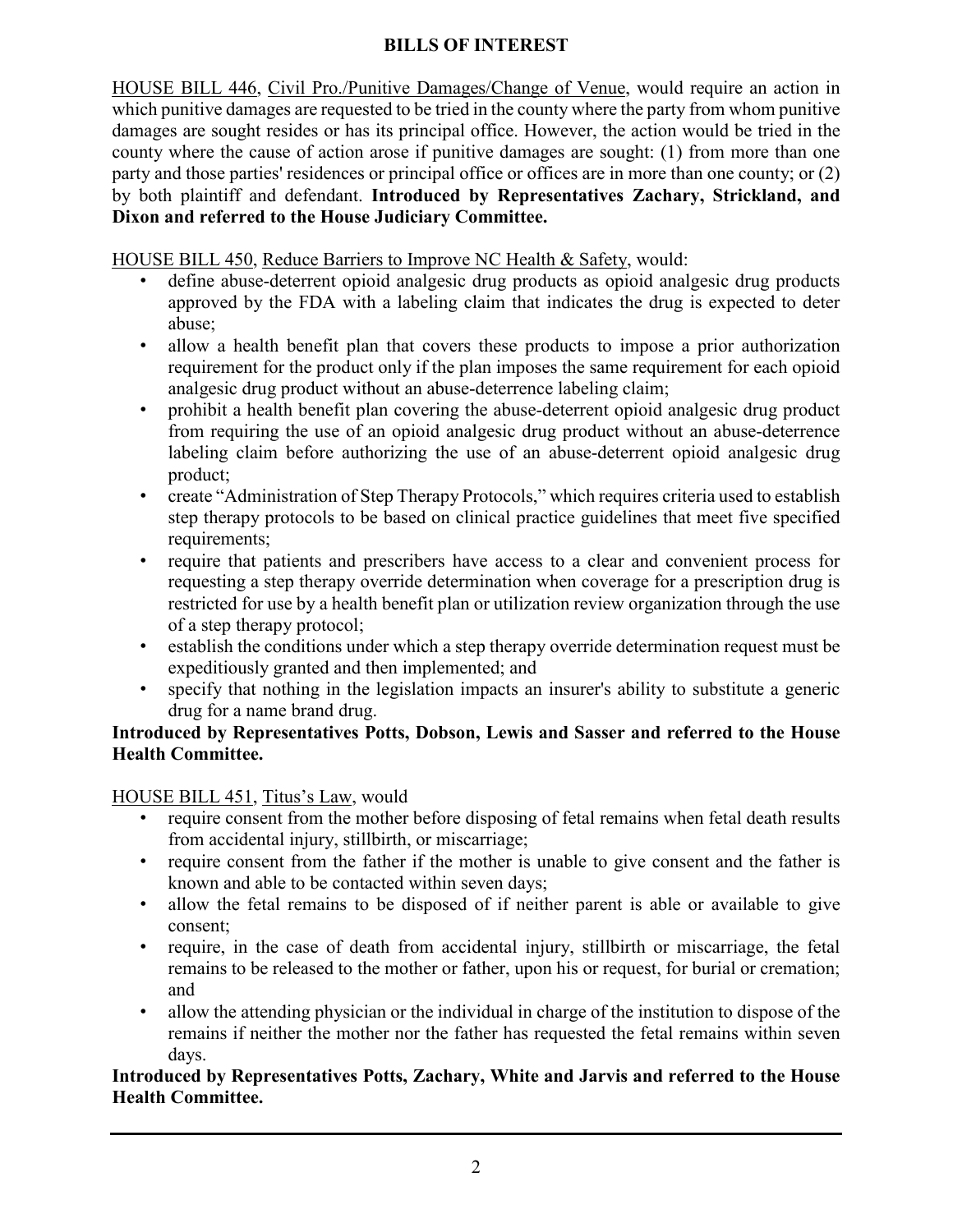HOUSE BILL 454, Allow ERPOs to Save Lives & Prevent Suicides, would allow a family or household member or a law enforcement officer or agency to file a petition for an Extreme Risk Protection Order (ERPO) to temporarily restrict a person's access to firearms in situations where a person poses a significant danger of harming themselves or others by possessing a firearm. The bill would:

- require the petition to include all of the following:
	- o an allegation, including supporting facts, that the respondent poses a danger of physical harm to self or others by having in his or her care, custody, possession, ownership, or control a firearm. If the petitioner is seeking an ex parte ERPO, the petition would include an allegation that the respondent poses an imminent danger of physical harm to self or others by having in his or her care, custody, possession, ownership, or control a firearm;
	- o an identification, to the best of the petitioner's knowledge, of the number, types, and locations of firearms under the respondent's custody or control;
	- o an identification of any existing protection order under State law governing the respondent;
	- o an identification of any pending lawsuits, complaints, petitions, or other 36 actions between the petitioner and the respondent;
- require an ERPO issued to include:
	- o a statement of the grounds supporting issuance of the ERPO;
	- o the date and time the ERPO was issued and when it expires;
	- o whether a mental health evaluation or chemical dependency evaluation of the respondent is required;
	- $\circ$  the address of the court in which any responsive pleading may be filed  $\circ$  a description of the requirements for relinguishment and retrieval of an
	- a description of the requirements for relinquishment and retrieval of any firearms, ammunition, permits to purchase firearms, and permits to carry concealed firearms that are in the care, custody, ownership, or control of the respondent;
	- o a description of the process for seeking termination of the ERPO;
	- o a statement that a violation of the ERPO is punishable as a Class A1 misdemeanor;
- require the court, upon issuance of an ERPO, including an ex parte ERPO, to order the respondent to surrender to the sheriff all firearms, ammunition, permits to purchase firearms, and permits to carry concealed firearms that are in the care, custody, possession, ownership, or control of the respondent;
- require the court to consider whether a mental health evaluation or chemical dependency evaluation of the respondent is appropriate and may order the respondent to undergo evaluation if appropriate;
- require the court, upon receipt of a petition for an ex parte ERPO, to hold a hearing in person on the day the petition is filed or the judicial day immediately following the day the petition is filed;
- allow the court, if it clearly appears to the court from specific facts shown that the respondent poses an imminent danger of causing physical harm to self or others by having in his or her custody a firearm, to issue an ex parte ERPO before a hearing for a full ERPO and without evidence of service of process or notice;
- include provisions regarding the surrender, retrieval, and disposal of firearms;
- include provisions regarding the duration and renewal of ERPOs;
- allow a respondent to request the termination of a full ERPO by filing a motion with the court;
- require the clerk of court to deliver on the same day that an ERPO is issued, a certified copy of that ERPO to the sheriff of the county in which the ERPO is issued, and the sheriff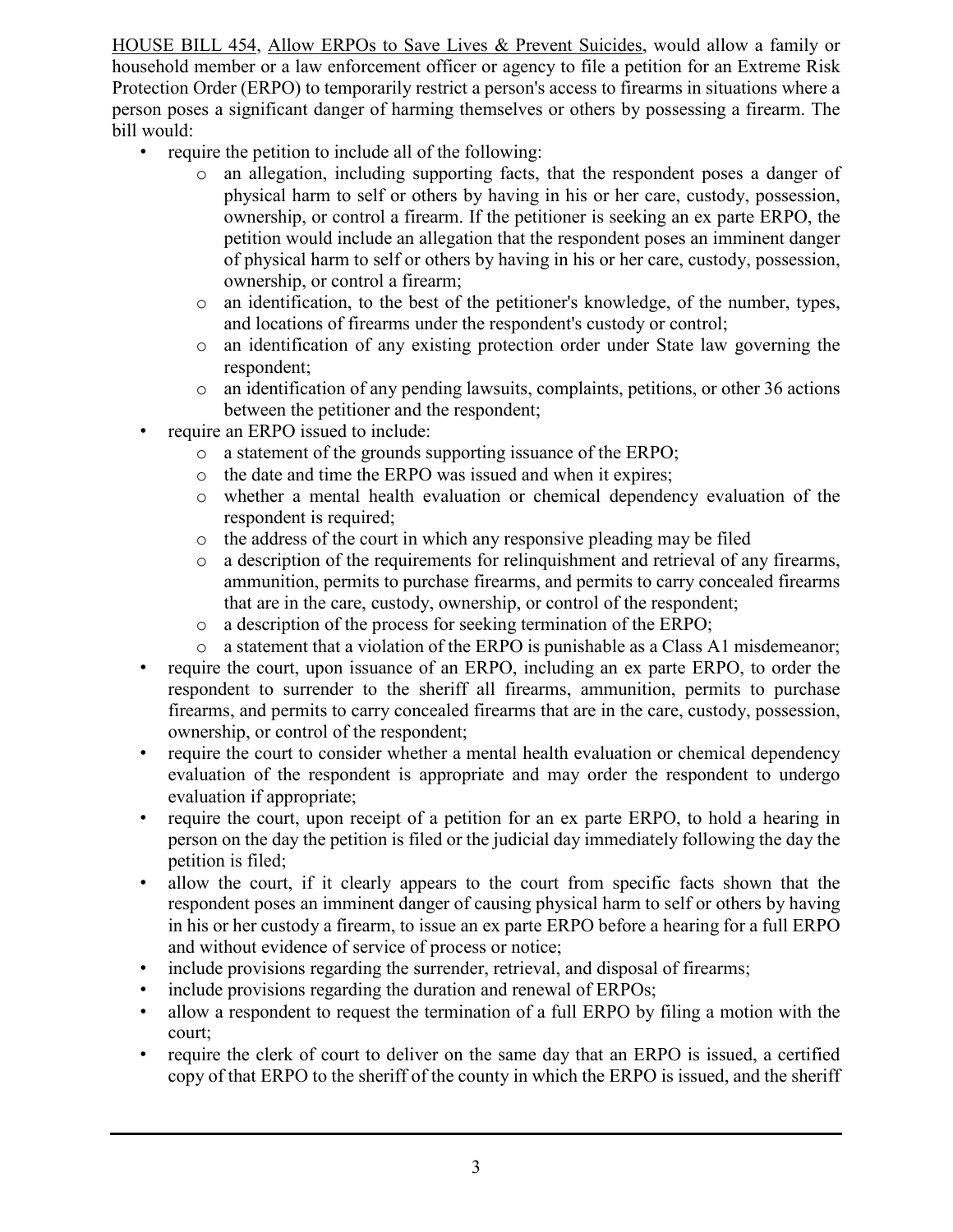to provide for prompt entry of the ERPO into the National Crime Information Center registry and to provide for access of such orders to the courts on a 24-hour-a-day basis;

- make it a Class A1 misdemeanor for any person to possess, purchase, or receive, or attempt to possess, purchase, or receive, a firearm, ammunition, or permits to purchase or carry concealed firearms for so long as an effective ERPO is entered against that person;
- make it a Class 2 misdemeanor for any person to knowingly make a false statement when petitioning for an ERPO, and for any person to knowingly make a false statement to law enforcement that an ERPO remains in effect; and
- include petitioners for an ERPO in the Address Confidentiality Program.

### **Introduced by Representatives Morey, Clark, Harrison, and Martin and referred to the House Judiciary Committee.**

HOUSE BILL 456, Permit Req'd/Assault Weapon & Long Gun, would require a permit for the purchase of an assault weapon or long gun. **Introduced by Representatives Clark, Morey, and Harrison and referred to the House Judiciary Committee.**

HOUSE BILL 464, Small Business Health Care Act, would enact a new Article 50A, Association Health Plans to:

- require all association health plans delivered or issued for delivery in the State to be in compliance with GS Chapter 58 (contains insurer requirements including prudent layperson), regardless of the domicile of the sponsoring association receiving the policy;
- define *associated health plan* as a fully insured group health insurance policy sponsored by a sponsoring association and offered or sold to members of the sponsoring association, to provide health benefits;
- define *sponsoring association* as an association comprised of one or more employer members that provides an association health plan to its employer members; if it meets the other requirements, a sponsoring association is treated as an employer of a single group health plan;
- define *employer member* as a sole proprietorship, or an individual or entity employing at least one person, which is a member of a sponsoring association;
- prohibit an insurer from delivering or issuing for delivery an association health plan to a sponsoring association unless the sponsoring association meets specified requirements, including: (1) having at least one substantial business purpose unrelated to the offering and providing of health insurance or other employee benefits to its employer members and their employees; (2) having registered as a multiple employer welfare arrangement (MEWA) with the Insurance Commissioner; and (3) having a commonality of interest shared among the employer members based on either the establishment by employer members in the same trade/industry/business/profession, or by employer members as a statewide association in an area that does not exceed State boundaries;
- include employer membership requirements to obtain coverage under a plan, requiring the employer member to be a member of the sponsoring association and either be domiciled or have a principal headquarters or administrative office in the State, or be licensed by the State agency for the employer member's industry, trade, or profession;
- limit the provision of coverage to eligible employees and individuals paid on an IRS Form 1099, and require employer members to commit to remaining members of the sponsoring association and receiving and paying for benefits under the plan for a period of at least two years;
- include criteria a plan must meet, including that the plan can neither be offered nor advertised to the public generally, and require the plan to provide a level of coverage that is at least 60% of the actuarial value of allowed costs for covered benefits;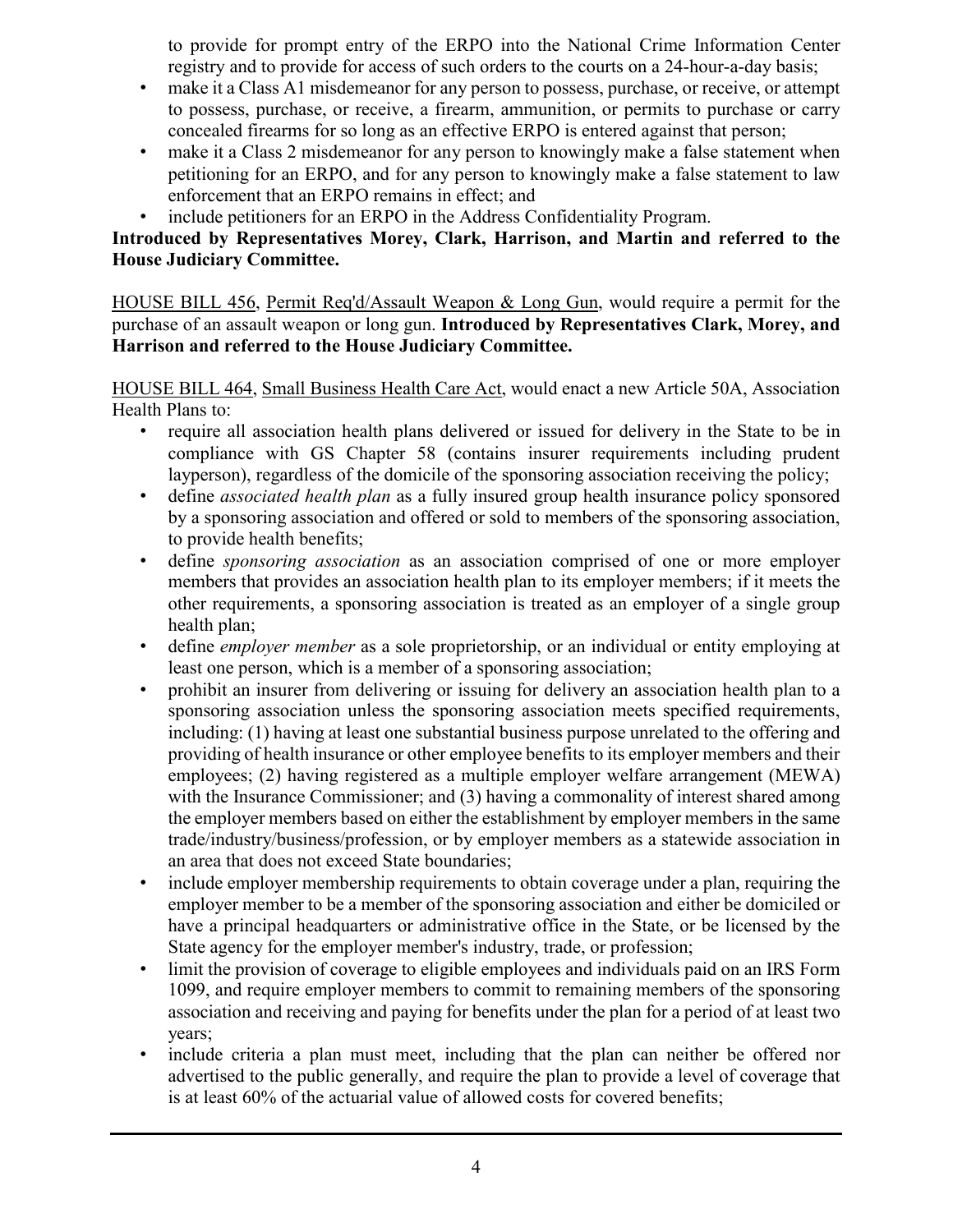- require a sponsoring association to meet certain solvency requirements before it can be delivered or issued for delivery of a plan;
- prohibit a plan or sponsoring association from conditioning eligibility for coverage on any health-status factor, including claims experience, evidence of insurability, and disability;
- allow a plan or sponsoring association to make rating distinctions among its employer members on factors other than health-status factors, if the rating distinction is not directed at individual beneficiaries or based on a health factor specifically identified;
- prohibit plans from imposing limitations based on preexisting conditions;
- prohibit a plan or sponsoring association from requiring any individual, as a condition of initial or continued enrollment in the plan, to pay a premium or contribution greater than the premium or contribution for a similarly situated individual enrolled in the plan on the basis of any health-status factor in relation to the individual or to an individual enrolled in the plan as a dependent of the individual;
- clarify that the statute does not restrict the amount an insurer can charge for coverage under a plan, or prevent an insurer from establishing premium discounts or modifying otherwise applicable co-payments or deductibles for an association health plan in return for adherence to programs of health promotion and disease prevention; and
- specify that the Article does not preclude a sponsoring association from engaging a broker or agent licensed to sell insurance in the State for purposes of reviewing and considering any plan.

### **Introduced by Representatives K. Hall, Grange, Dobson, and B. Turner and referred to the House Insurance Committee.**

HOUSE BILL 471, Reduce Admin. Duplication MH/DD/SAS Providers, would:

- require the Secretary of the Department of Health and Human Services to establish a workgroup to examine current administrative requirements for mental health, intellectual/developmental disability, and substance use disorder providers and how best to integrate these requirements with similar requirements for physical health providers in order to avoid duplication and enhance efficiency;
- specify that the workgroup should include representatives from the Division of Mental Health, Developmental Disabilities, and Substance Abuse Services, the Division of Health Benefits, the Division of Health Service Regulation, local management entity/managed care organizations, providers, and stakeholders;
- require the study to include a review of at least 14 specified categories of requirements imposed on mental health, intellectual/developmental disability, and substance use disorder providers and physical health providers;
- require the workgroup to identify the federal or State entity that created each requirement examined and provide a recommendation about whether that requirement should remain, be eliminated or redesigned;
- require the workgroup to consider any requirement imposed on mental health, intellectual/developmental disability, and substance use disorder providers that: (1) is not federally mandated; (2) exceeds what is required for physical health; (3) does not add value to the delivery of behavioral health services; or (4) is unable to be incorporated into standard electronic health records or does not align with meaningful use of electronic health records; and
- require the Department of Health and Human Services to report the workgroup's findings by March 31, 2020.

### **Introduced by Representatives Hardister, White, Dobson and Adcock and referred to the House Health Committee.**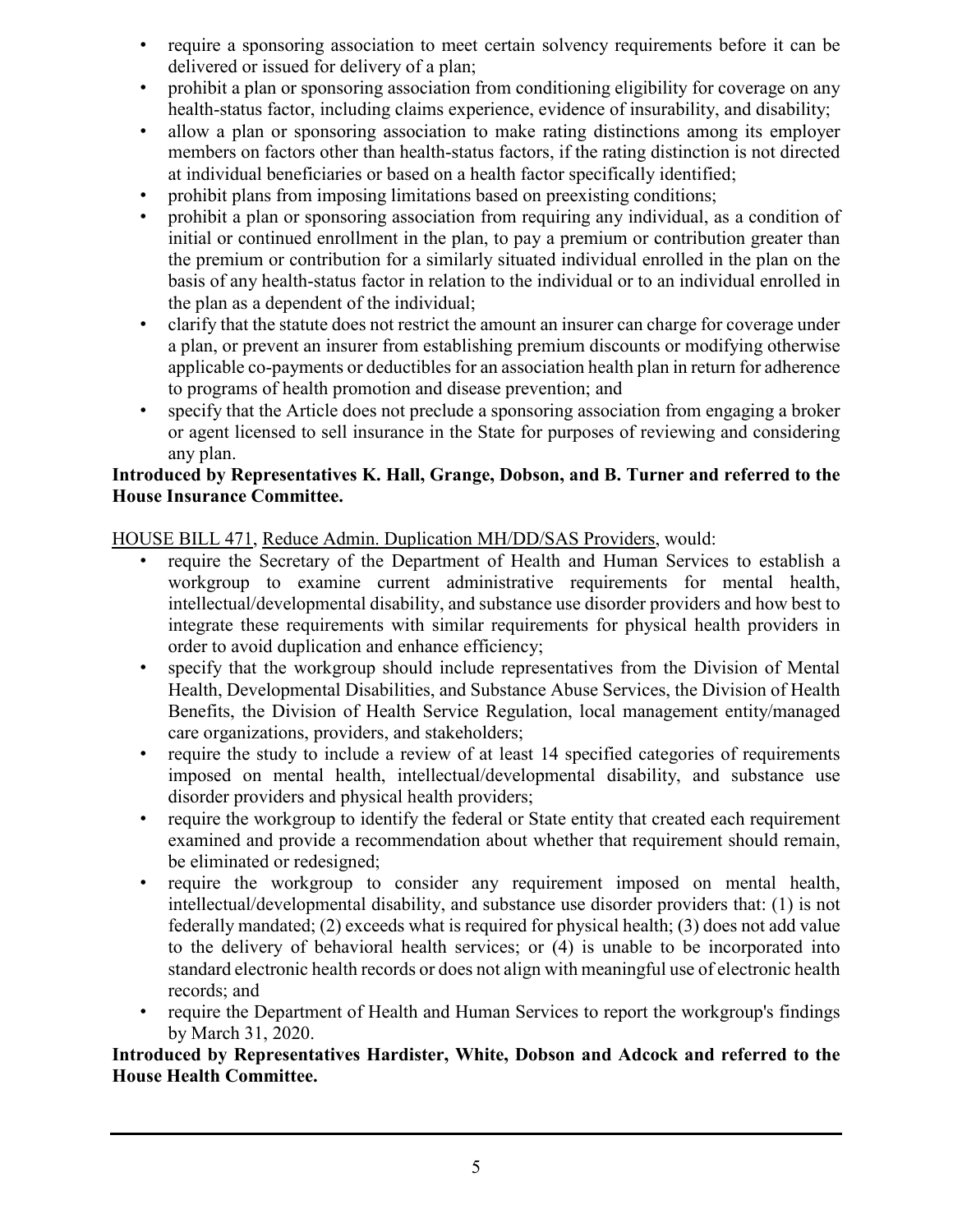HOUSE BILL 474, Death by Distribution, would:

- create the crime of death by distribution of certain controlled substances to apply in instances when (1) the person unlawfully distributed at least one certain controlled substance to the victim, (2) the ingestion of the certain controlled substance or substances caused the user's death, (3) the person's unlawful distribution of the certain controlled substance or substances was a proximate cause of the victim's death, and (4) the person did not act with malice;
- make the crime of death by distribution a Class C felony;
- create the crime of aggravated death by distribution of certain controlled substances if the person meets the elements of distribution of certain controlled substances described above and also has a previous conviction under a number of state drug statutes or a prior conviction in any federal or state court that is substantially similar to listed offense, within seven years of the date of the offense;
- make the crime of aggravated death by distribution a Class B2 felony; and
- define certain controlled substances as any opioids, cocaine, methamphetamine, certain depressants or a mixture of one or more of these substances.

### **Introduced by Representatives Arp, D. Hall, C. Smith and Faircloth and referred to the House Judiciary Committee.**

HOUSE BILL 480, NC Cancer Treatment Fairness, would:

- require health benefit plans that provide coverage for both orally and IV administered anticancer drugs to provide coverage for the oral versions that are no less favorable than those for the IV or injected versions;
- prohibit coverage for orally administered anticancer drugs from being subject to prior authorization, dollar limit, co-payment, coinsurance, deductible provision, or any other out-of-pocket expense that does not apply to intravenously administered or injected anticancer drugs;
- prohibit complying with these regulations by reclassifying drugs or increasing cost-sharing expenses imposed on anticancer drugs; and
- provide that if out-of-pocket expenses are increased for anticancer drugs then the same must also be applied to the majority of comparable medical or pharmaceutical benefits of the policy, contract, or plan.

### **Introduced by Representatives Zachary, Lewis and Lambeth and referred to the House Health Committee.**

HOUSE BILL 491, WF Baptist Health Regional Autopsy Ctr Funds, would appropriate \$2,940,515 in nonrecurring funds for 2019-20 and \$14,566,220 for 2020-21 in nonrecurring funds from the General Fund to the Wake Forest University Baptist Medical Center to be used to help fund the construction of the new Wake Forest Baptist Health Regional Autopsy Center in Winston-Salem. **Introduced by Representatives Lambeth, Conrad, Montgomery and Hardister and referred to the House Health Committee.**

HOUSE BILL 493, Abuse & Neglect Resources, would direct the State Board of Education to adopt a policy to be implemented by local boards of education, charter schools, and regional schools to provide students in grades six through 12 with information on child abuse and neglect, including age-appropriate information on sexual abuse. Information would be provided in a document provided to all students at the beginning of each school year and on a display posted in visible, high-traffic areas throughout each school. The document and display would include, at a minimum, the following information: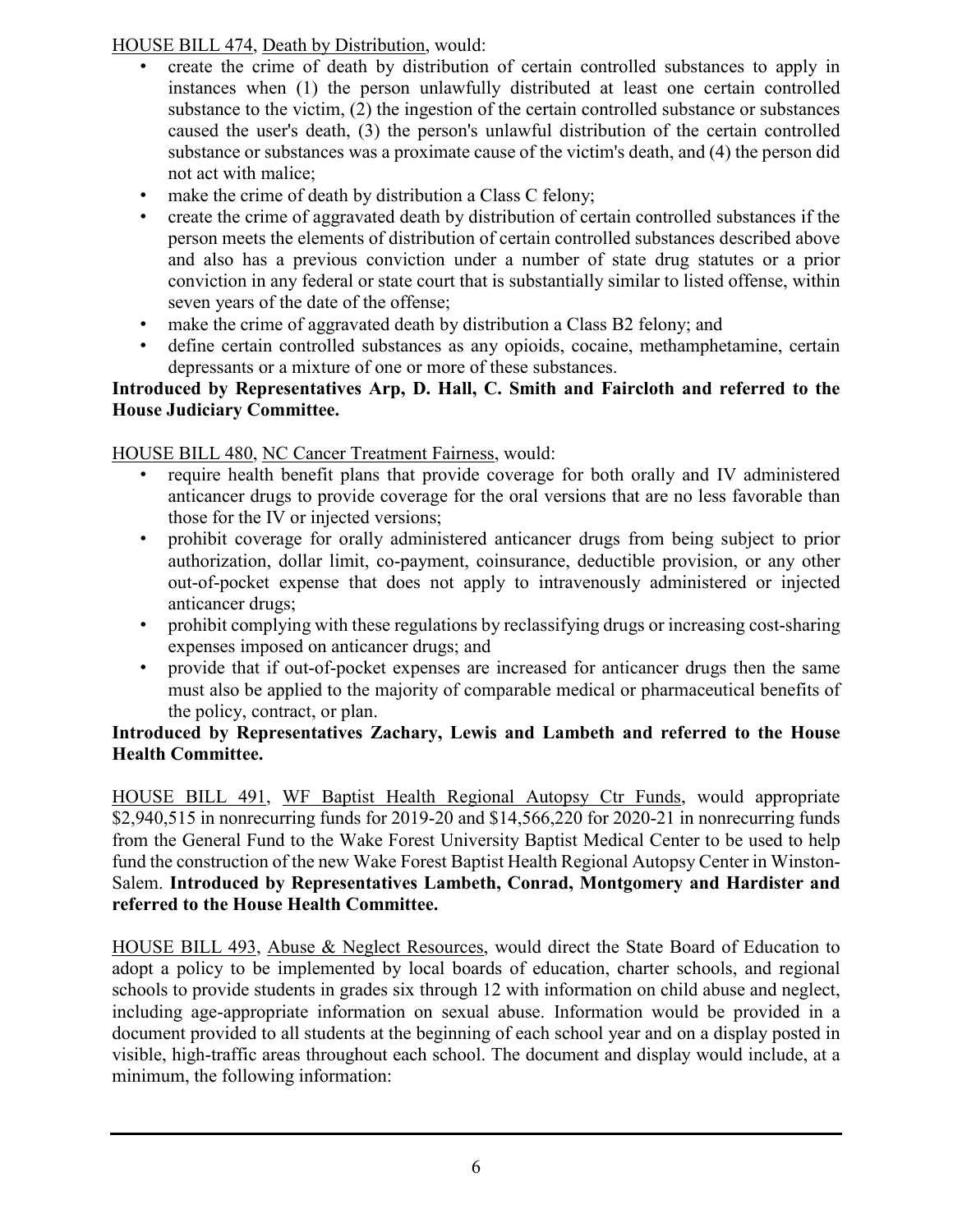- likely warning signs indicating that a child may be a victim of abuse or neglect, including age-appropriate information on sexual abuse;
- the telephone number used for reporting abuse and neglect to the department of social services in the county in which the school is located;
- a statement that information reported will be held in the strictest confidence, to the extent permitted by law; and
- available resources, including the anonymous safety tip line application.

### **Introduced by Representatives White and Horn and referred to the House Education K-12 Committee.**

HOUSE BILL 496, 4-Year Terms for Legislators in 2022, would amend the State Constitution, if approved by voters of the State at the general election in November 2020, to provide for four-year terms for members of the General Assembly beginning with members elected in 2022. **Introduced by Representative Adams and referred to the House Rules Committee.**

### HOUSE BILL 498, NC Constitutional Carry Act, would:

- amend the statute that prohibits carrying concealed weapons to provide that the **term weapon does not include a firearm** for purposes of the statute;
- allow any person who is a citizen of the United States and who is at least 18 years old to carry a concealed handgun in this State unless provided otherwise by law (currently, the Sheriffs Department issues concealed carry permits);
- make it unlawful for a person who meets any of the specified criteria to carry a concealed handgun, including a person who is under indictment for a felony, who is an unlawful user of, or addicted to, marijuana, alcohol, or any depressant, stimulant, or narcotic drug, or any other controlled substance, or who is or has been adjudicated to be a danger to self or others due to mental illness or lack of mental capacity;
- make a violation a Class 2 misdemeanor for a first offense and a Class H felony for a second or subsequent offense;
- require a person to carry valid identification when carrying a concealed handgun and to disclose to any law enforcement officer that the person is carrying a concealed handgun when approached or addressed by the officer and display the proper identification upon the officer's request;
- make it unlawful to carry a concealed weapon into certain areas, as specified; and
- require the State to continue to make a concealed handgun permit available to any person who applies for and is eligible to receive a concealed handgun permit.

### **Introduced by Representatives Kidwell, Speciale, and Hanig and referred to the House Judiciary Committee.**

HOUSE BILL 500, Eliminate Second Primaries, would eliminate second primaries and instead enact new procedures for instances where candidates receive the same number of votes as follows:

- when more than one person is seeking election to a single office and two or more candidates receiving the highest numbers of votes each receive the same number of votes, the board of elections would determine the nominee by lot; and
- when there are more persons seeking nomination to two or more offices (constituting a group) than there are offices to be filled, and two or more candidates receiving the lowest numbers of votes necessary for nomination each receive the same number of votes, the board of elections will, from among those candidates receiving the same number of votes, determine the nominee by lot.

### **Introduced by Representatives Floyd and Alexander and referred to the House Elections and Ethics Law Committee.**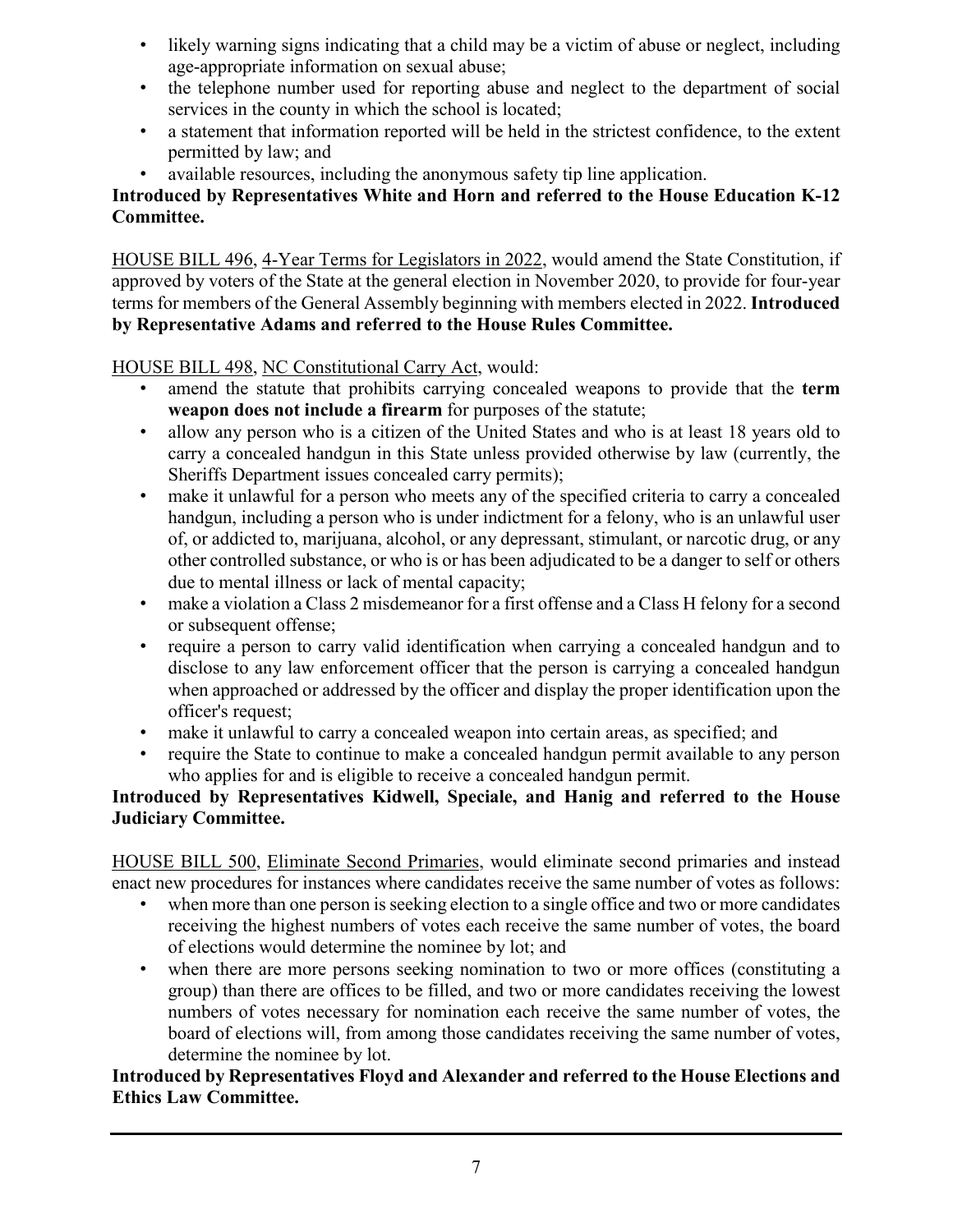HOUSE BILL 501, Justice/Judge May Continue Term Past Age 72, would allow a justice or judge elected to office prior to the justice or judge's seventy-second birthday to continue in office past the mandatory judicial retirement age of seventy-two until January 1 of the year following the next election for members of the General Assembly. **Introduced by Representatives Morey and John and referred to the House Judiciary Committee.**

HOUSE BILL 508, Firearm Safe Storage Awareness Initiative, would direct the Department of Health and Human Services to launch a two-year statewide firearm safe storage awareness initiative to educate the public about the importance of the safe storage of firearms and to facilitate the distribution of gun locks. The initiative would include the development of a website and toolkit and an outreach process. The bill would provide \$86,500 this year and \$69,200 next year to the Department to cover any costs associated with launching the initiative. **Introduced by Representatives McNeill, White, C. Smith, and Sauls and referred to the House Health Committee.**

HOUSE BILL 510, Reenact Nonpartisan Judicial Elections/Fund, would reenact nonpartisan judicial elections and reestablish public financing for judicial campaigns. **Introduced by Representatives John and Morey and referred to the House Rules Committee.**

HOUSE BILL 512, "We the People" Act/Referendum, is identical to Senate Bill 339, summarized in the March 27, 2019, Legislative Report. **Introduced by Representatives Dahle and Insko and referred to the House Elections and Ethics Law Committee.**

HOUSE BILL 514, Equality for All, would make it an unlawful to discriminate against a person because of a person's protected status, defined as a person's race, color, national origin, religion, age, disability, sex, marital status, familial status, sexual orientation, gender identity, military or veteran status, or genetic information. The bill would also enact the Equal Access to Public Accommodations Act to protect and safeguard the right and opportunity of all individuals within the State to enjoy fully and equally the goods, services, facilities, privileges, advantages, and accommodations of places of public accommodation free of discrimination because of race, religion, color, national origin, sex, sexual orientation, gender identity, disability, marital status, familial status, military or veteran status, or genetic information; however, it is not be deemed to constitute discrimination on the basis of sexual orientation or gender identity for a public accommodation to provide separate bathrooms or changing facilities based on gender, but a place of public accommodation would provide access to such facilities based on a person's gender identity. **Introduced by Representatives Harrison, Fisher, Butler, and Alexander and referred to the House Rules Committee.**

HOUSE BILL 515, Full Repeal of HB2, would repeal GS Chapter 143Article 81A, Preemption of Regulation of Access to Multiple Occupancy Restrooms, and SL 2017-4, Section 3, which prohibits local governments from enacting or amending an ordinance regulating private employment practices or regulating public accommodations. **Introduced by Representatives Meyer, Morey, Beasley, and John and referred to the House Rules Committee.**

SENATE BILL 352, Amend NC Controlled Substances Act, would amend the Controlled Substances Act to:

- define *isomer* as the optical isomer, unless otherwise specified (was any type of isomer, including structural, geometric, or optical isomers, and stereoisomers);
- modify *narcotic drug* to specify that the term includes cocaine and any isomer whether optical or geometric;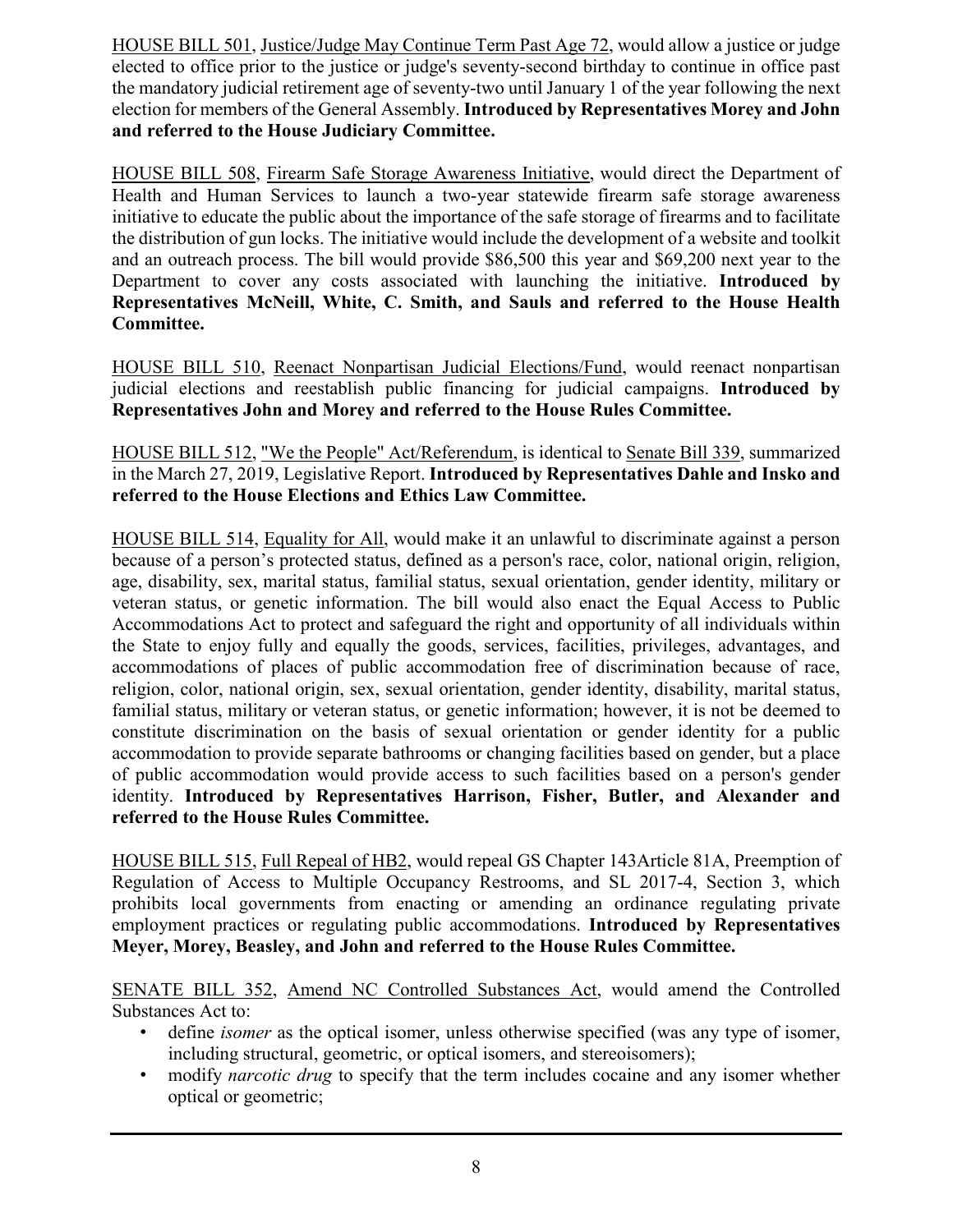- add to the Schedule I opiates Isopropyl-U-47700, U-51754, and U-48800, as specified;
- provide that the fentanyl derivatives included in the Schedule include any compound as previously described unless specifically excepted, listed in another schedule, or contained within a pharmaceutical product approved by the US FDA;
- add *designer benzodiazepines* to the systemic depressants included in the Schedule;
- amend Schedule II controlled substances to specify that cocaine includes any isomer chemically equivalent or identical whether optical or geometric;
- amend Schedule III controlled substances to specify that the identified Schedule III substances include any isomer of the substance, whether optical, positional or geometric;
- include desalkylflurazepam and diclazepam to the Schedule IV depressants; and
- include the distinction of optical or geometric isomers of cocaine in the felony offense of trafficking cocaine.

### **Introduced by Senators McInnis and J. Davis and referred to the Senate Rules Committee.**

### SENATE BILL 359, Born-Alive Abortion Survivors Protection Act, would:

- require any health care provider present at the time a child is born alive resulting from an abortion or attempt to perform an abortion to: (1) exercise the same degree of professional skill, care, and diligence to preserve the life and health of the child as a reasonably diligent and conscientious health care practitioner would render to any child born alive at the same gestational age and (2) ensure that the child born alive is immediately transported and admitted to a hospital;
- define *born alive* to mean the complete expulsion or extraction from his or her mother of that member, at any stage of development, who after such expulsion or extraction breathes or has a beating heart, pulsation of the umbilical cord, or definite movement of voluntary muscles, regardless of whether the umbilical cord has been cut, and regardless of whether the expulsion or extraction occurs as a result of natural or induced labor, cesarean section, or induced abortion;
- require a health care practitioner or any employee of a hospital, a physician's office, or an abortion clinic who has knowledge of noncompliance to immediately report to an appropriate State or federal law enforcement agency;
- bar prosecution of the mother of a child born alive under the legislation;
- make violations of the legislation's requirements regarding born alive babies Class D felonies punishable by a fine of up to \$250,000, unless the conduct is covered under some other law providing greater punishment;
- make any person who intentionally performs or attempts to perform an act that kills a child born alive punishable for murder, a Class A felony; and
- provide civil remedies for the woman upon whom the abortion was performed or attempted in which a child is born alive and there is a violation of the legislation.

### **Introduced by Senators Krawiec, Hise and Harrington and referred to the Senate Rules Committee.**

SENATE BILL 361, Health Care Expansion Act of 2019 (The Senate version that is not really expansion), would:

- **require the Department of Health and Human Services, Division of Health Benefits (Division), to amend the North Carolina Innovations waiver to increase the number of slots by a maximum of 1,000 slots to be made available on January 1, 2020, and an additional 1,000 slots to be made available on January 1, 2021**;
- appropriate \$10,250,000 in recurring funds for 2019-20 and \$30,750,000 in recurring funds for 2020-21 fiscal year from the General Fund to the Division to be used for these additional slots;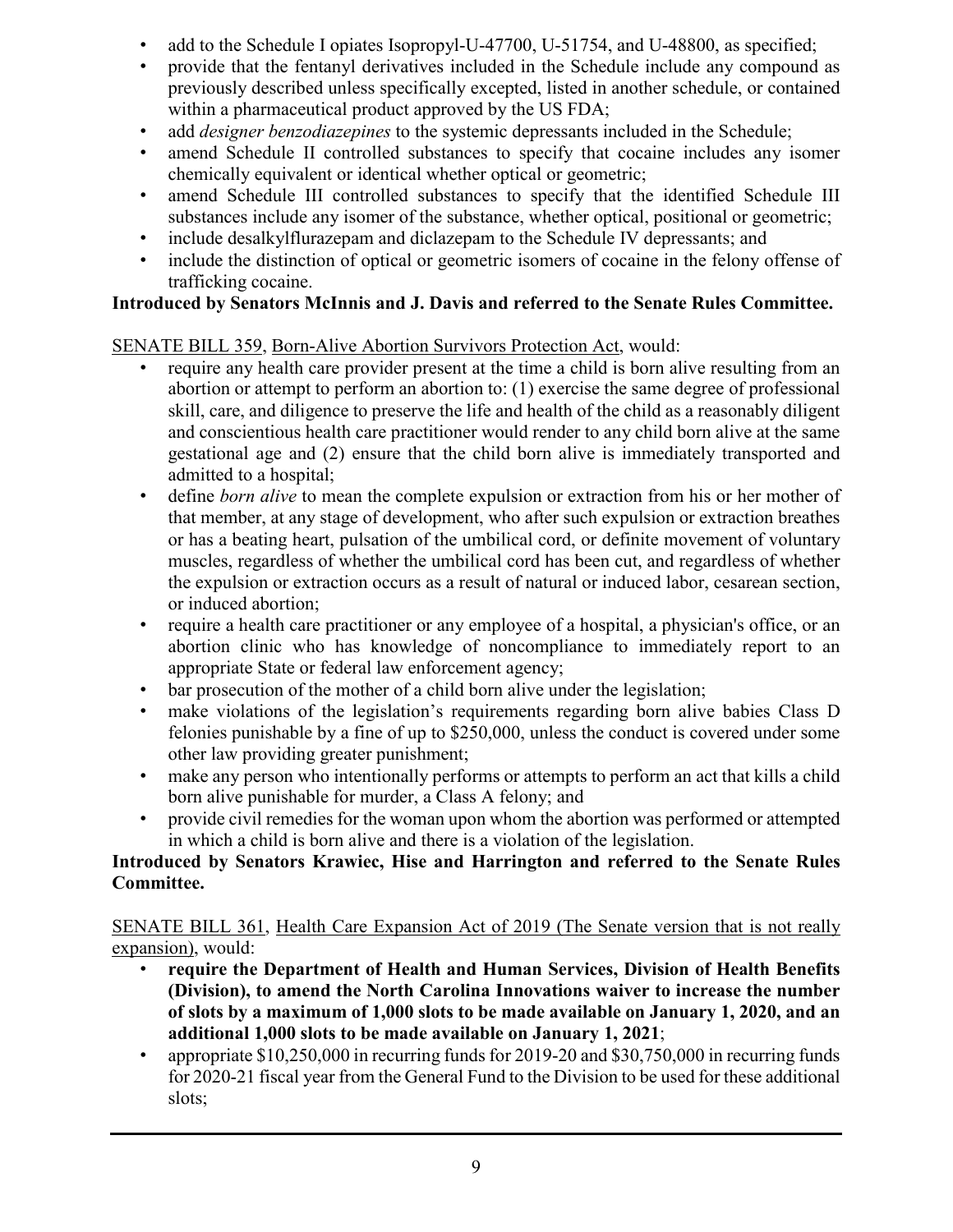- **repeal North Carolina's Certificate of Need laws**;
- enact the Psychology Interjurisdictional Licensure Compact, which seeks to increase public access to professional psychological services by allowing telepsychological practice across state lines and temporary in-person, face-to-face services into a state in which the psychologist is not licensed to practice;
- establish provisions related to administration of the Compact that are effective when at least seven states have enacted the PSYPACT;
- **expand the providers eligible to perform the first commitment examinations for involuntary commitment of individuals with mental illness or substance use disorders required by law to include licensed marriage and family therapist**;
- clarify that certification of a licensed marriage and family therapist under the statute does not authorize the therapist to expand their scope of practice;
- create an exemption from licensure requirements when home care services are provided to participants of the Program for All-Inclusive Care for the Elderly through an organization that has a valid program agreement with the Centers for Medicare and Medicaid Services and the Divisions of Health Benefits of the Department of Health and Human Services;
- amend the definitions of adult care home, assisted living residence, and multiunit assisted housing with service to include those residences that provide the specified services with a Program for All-Inclusive Care for the Elderly organization that has a valid program agreement with the Centers for Medicare and Medicaid Services and the Division of Health Benefits of the Department of Health and Human Services;
- prohibit multiunit assisted housing caring for individuals who require maximum physical assistance as documented by a uniform assessment instrument unless the individual is enrolled in the Program for All-Inclusive Care for the Elderly, or the physician determines otherwise;
- give the resident of an assisted living facility the right to select the Program for All-Inclusive Care for the Elderly as the resident's health care provider without jeopardizing residence in the facility;
- exempt from certification of adult care program regulations a Program for All-Inclusive Care for the Elderly organization that has a valid program agreement with the Centers for Medicare and Medicaid Services and the Division of Health Benefits of the Department of Health and Human Services; and
- clarify that, if the annual inspection of an adult care home is conducted separately from the inspection required every two years to determine compliance with physical plant and lifesafety requirements, the Division of Health Service Regulation must not cite, as part of the annual inspection, any violation that overlaps with an area addressed by the physical plant and life-safety inspection, unless failure to address the violation poses a risk to resident health or safety.

### **Introduced by Senators Krawiec, Bishop and Hise and referred to the Senate Rules Committee.**

SENATE BILL 368, Physical and Psych. Evals. for LEOs, would direct the North Carolina Criminal Justice Education and Training Standards Commission to establish minimum standards to ensure applicants for criminal justice officers are psychologically and physically suited to fulfill essential job functions. The standards would include, at a minimum, the following: (1) completion of a psychological screening examination by a clinical psychologist or psychiatrist licensed to practice in North Carolina who is trained and experienced specifically in pre-employment psychological evaluations for public safety positions, which would include a written psychological test battery and an in-person interview; and (2) certification of a physical examination by a North Carolina licensed physician, physician's assistant, or nurse practitioner to ensure the applicant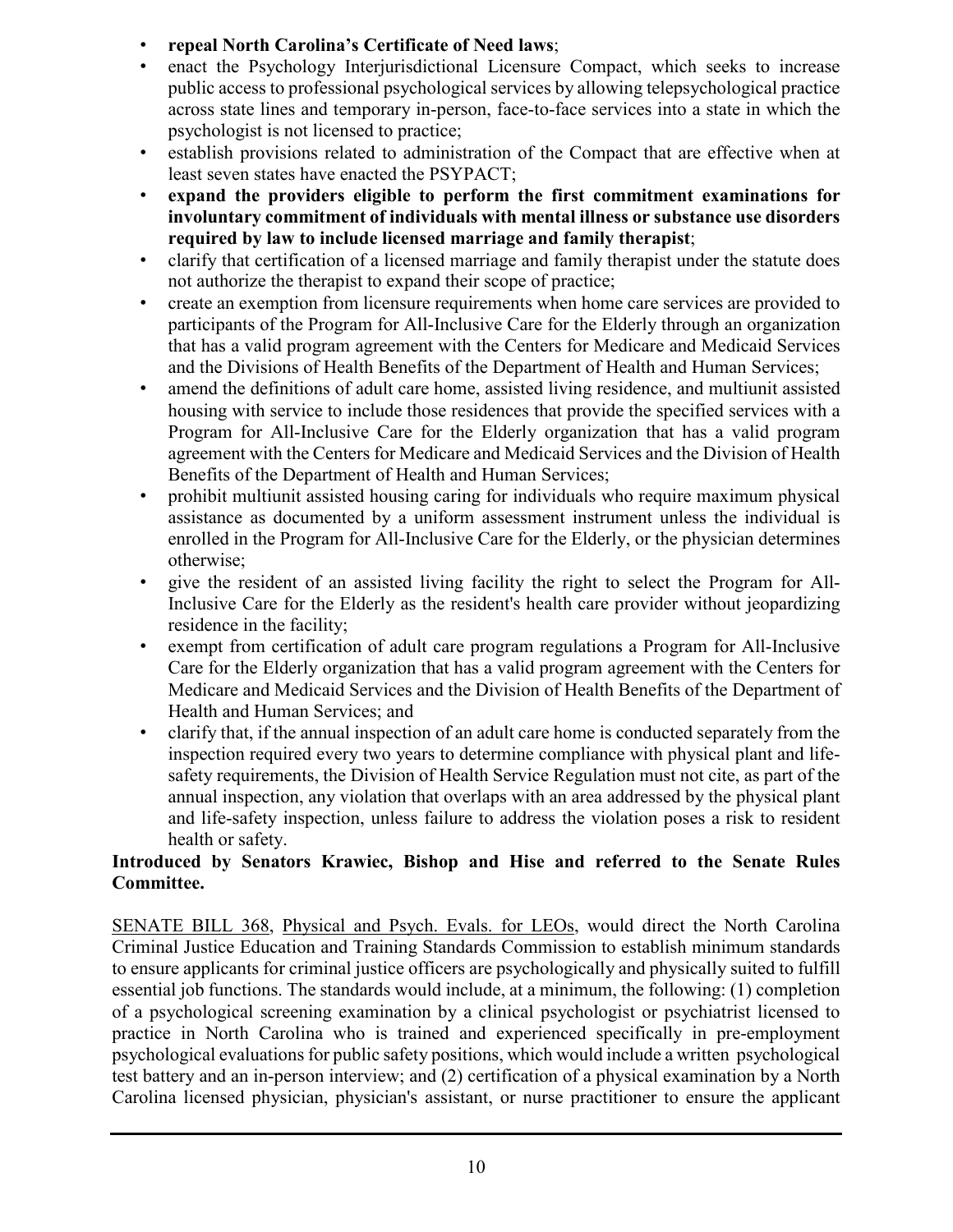meets the physical standards needed to fulfill the officer's particular responsibilities as stated in the essential job functions. **Introduced by Senator Steinburg and referred to the Senate Rules Committee.**

SENATE BILL 370, Study Generator Req's for Medical Offices, is identical to House Bill 382, summarized in the March 27, 2019, Legislative Report. **Introduced by Senator Lowe and referred to the Senate Rules Committee.**

SENATE BILL 373, Electric Standup Scooters, would:

- define an electric standup scooter as a device with no more than three 12-inch or smaller diameter wheels that has handlebars, is designed to be stood upon by the user while riding, and is powered by an electric motor that is capable of propelling the device with or without human propulsion at a speed no greater than 20 miles per hour on a paved level surface;
- exempt electronic standup scooters from registration and certificate of title requirements;
- provide that conflicting ordinances in effect on or adopted after the effective date of the act are null and void; and
- direct municipalities that have adopted an ordinance or regulation affecting standup electronic scooters to review their ordinances and regulations for compliance with the act.

### **Introduced by Senators Woodard and Krawiec and referred to the Senate Rules Committee.**

SENATE BILL 375, Death by Distribution, is identical to House Bill 474, summarized above in this Legislative Report. **Introduced by Senators Brown and Bishop and referred to the Senate Judiciary Committee.**

SENATE BILL 386, Greater Transparency in Health Care Billing. Despite the title of this bill, it is really a bill to prohibit balanced billing and is being pushed by health insurers to create state mandated prices for all physician services. The insurers argue that such a law is needed to stop "out of network/surprise" billing, but, in reality, the bill would create state government price controls on all physicians' services that only serve to benefit insurance companies bottom lines. **The North Carolina College of Emergency Physicians opposes this legislation**. The bill would:

- set a benchmark amount, to be calculated at least annually, which is presumed to be a reasonable total payment for services provided by a health care provider outside an insurer's health care provider network, or for emergency care services provided;
- **set the benchmark as the lesser of: (1) 100% of the current Medicare payment rate for the same or similar services; (2) 70% of the health care provider's actual charges; or (3) The median contracted rate in the insurer's health care provider network for the same or similar services;**
- prohibit an insurer from subjecting an insured to the out-of-network benefit levels offered under the insured's approved health benefit plan unless contracting health care providers able to meet health needs of the insured are reasonably available to the insured without unreasonable delay;
- require the insurer, upon notice from the insured, to determine whether a health care provider able to meet the needs of the insured is reasonably available to the insured without unreasonable delay by reference to the insured's location and the specific medical needs of the insured;
- require the amount allowed for services outside of provider networks to be calculated using the benchmark amount unless otherwise agreed to by the health care provider and the insurer;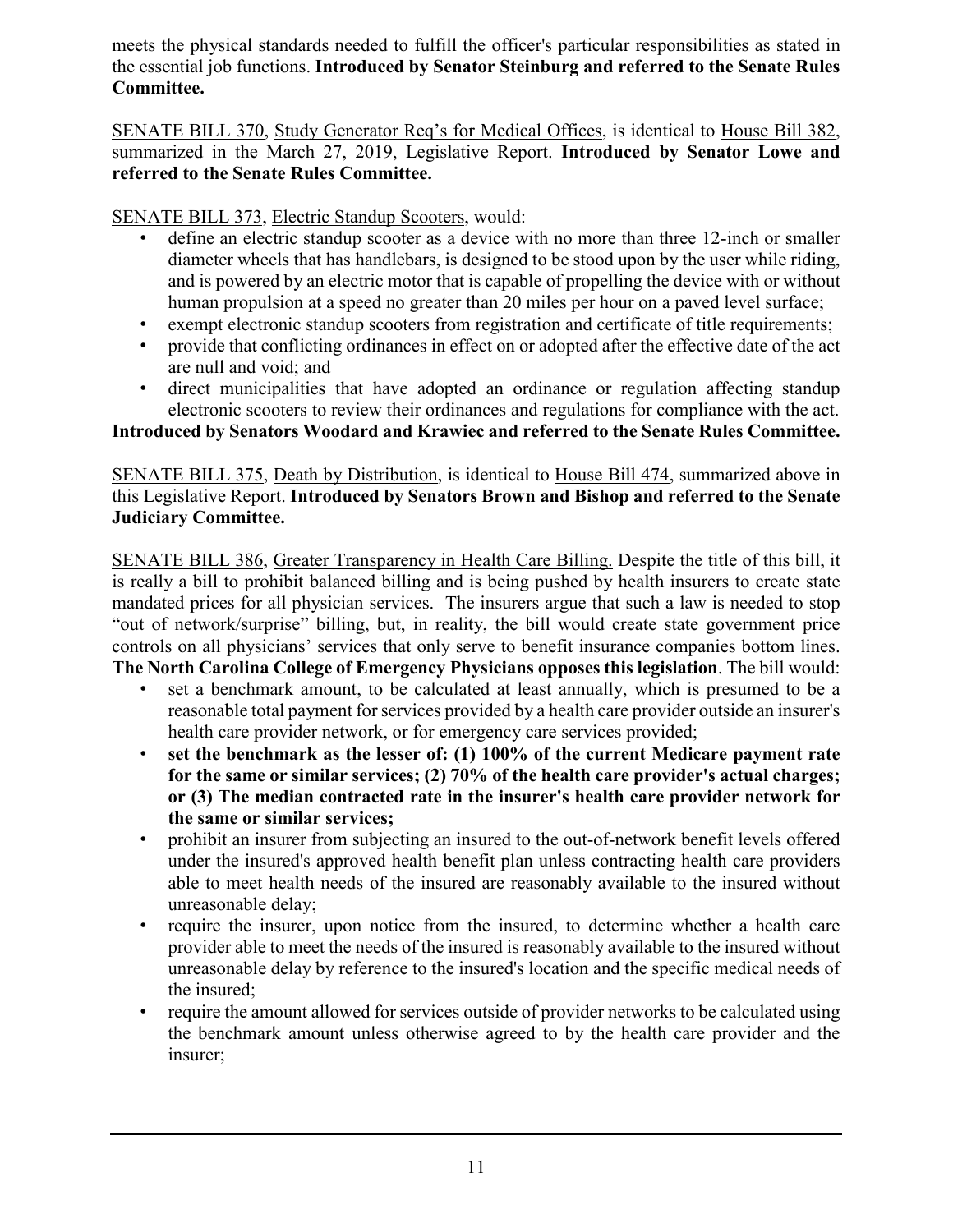- **establish that the statute does not require an insurer to make any direct payment to a health care provider (this means the insurer does not have to honor a valid assignment of benefits);**
- prohibit health care providers from subjecting an insured to or otherwise requiring prior payment of an amount in excess of the applicable reasonable payment (based on the benchmark) prior to services being rendered to the insured;
- deem noncompliance an unfair and deceptive trade practice and actionable;
- require a health services facility or a health care provider participating in the insurer's health care network to provide the insured with a written disclosure containing five specific components at the time the facility or provider: (1) treats the insured for anything other than screening and stabilization, (2) admits an insured to receive emergency services, (3) schedules a procedure for nonemergency services for an insured, or (4) seeks prior authorization from an insurer for the provisions of nonemergency services to an insured;
- require health services facilities to provide a written disclosure to the insured containing four specified components at the time the facility begins the provision of emergency services to an insured when the facility does not have a contract with the applicable insurer;
- prohibit health services facilities and health care providers from collecting an amount for services in excess of the benchmark, unless the insurer does not have contracted health care providers or health services facilities in its health care provider network that are able to meet the needs of the insured and that are reasonably available to the insured without unreasonable delay;
- **require a health care provider that does not participate in the health care provider network of the insured's insurer to include a statement on any billing notice to an insured that the insured is not responsible for paying any more than the applicable in-network deductible, co-payment, or coinsurance amounts and has no legal obligation to pay any remaining balance in excess of the benchmark amount**; and
- basically, would establish billing and collection practices and what constitutes reasonable payments and total payment.

#### **Introduced by Senators Hise and Krawiec and referred to the Senate Rules Committee.**

#### SENATE BILL 387, Medicaid Work and Engagement Opp, would:

- require the Department of Health and Human Services (DHHS) to develop work and community engagement as a requirement to participation in the Medicaid program in a way that adheres to federal guidance and that is aligned with the work requirements for Able-Bodied Adults Without Dependents policy under the Supplemental Nutrition Assistance Program as much as possible;
- require that all recipients be subject to the work and community engagement condition of participation, but makes exceptions for 21 classes of individuals, including individuals under the age of 19, individuals over the age of 64, and individuals with specified types of disorders;
- require DHHS, on or before October 1, 2019, to submit to the Centers for Medicare and Medicaid Services any State Plan amendments or waivers necessary to implement work and community engagement as a requirement to participation in the North Carolina Medicaid program for non-elderly, non-pregnant adult Medicaid beneficiaries who are eligible for Medicaid on a basis other than disability;
- require that work and community engagement be implemented upon approval of the applicable State Plan amendment or waiver, or July 1, 2020, whichever is later; and
- specify that the act does not authorize DHHS to make any changes to eligibility for the Medicaid program beyond the addition of work and community engagement as a requirement to participation in the Medicaid program.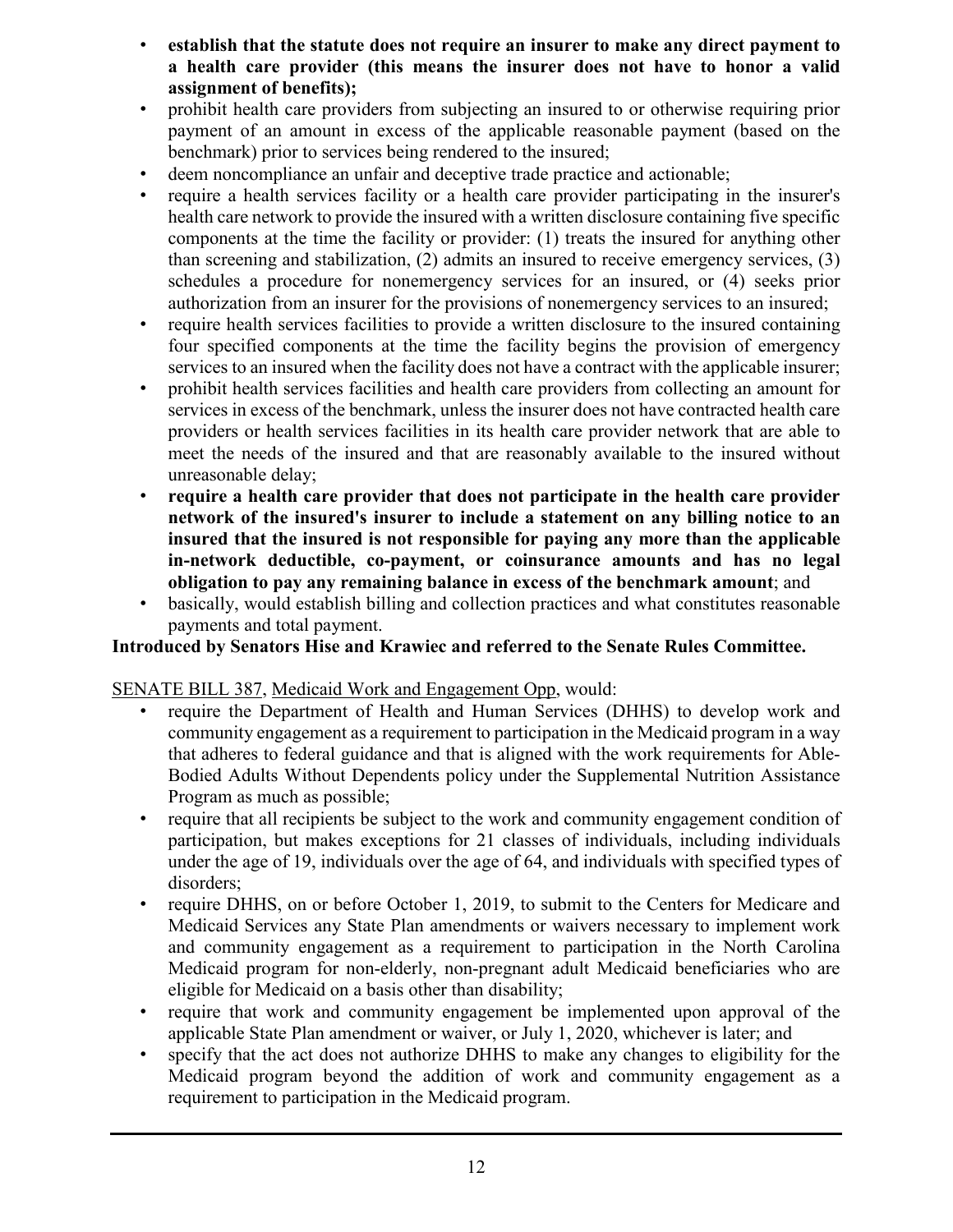### **Introduced by Senators Hise, Bishop, Krawiec and referred to the Senate Rules Committee.**

SENATE BILL 398, Felony Forfeiture Changes/Retirement, would prohibit the payment of any retirement benefits or allowances, except for a return of member contributions plus interest, to any justice or judge who was either convicted on impeachment or removed from office for reasons other than physical or mental incapacity. In addition, the bill would enact new provisions regarding Department of the State Treasurer fraud and compliance investigations (this language impacts the current effort of the State Treasurer to make changes to the State Health Plan) to:

- allow the Department of the State Treasurer or authorized representatives to examine and inspect persons, records, property, equipment, and facilities in the course of conducting a compliance investigation or fraud investigation;
- define *compliance investigation* as an independent review or examination by the Department of State Treasurer staff, or authorized representatives who are assisting the Department's staff, of records, activities, actions, or decisions by entities having an impact on the Department or benefits administered by the State Treasurer. The purpose of a compliance investigation is to help detect errors and ensure compliance and full accountability in the use of State funds;
- define *fraud investigation* as an independent review or examination by Department of State Treasurer staff, or authorized representatives who are assisting the Department's staff, of records, activities, actions, or decisions by entities having an impact on the Department. The purpose of a fraud investigation is to help detect and prevent fraud and to ensure full accountability in the use of State funds;
- provide for the authority and access granted, including the procedure for requesting records and certain restrictions on confidential records;
- require providers of social and medical services to a beneficiary of a program administered by the Department to make copies of the records provided to the beneficiary available to the Department to permit verification of the health or other status of the beneficiary required for the payment of benefits;
- require the Department to maintain a complete file of all compliance investigative reports, fraud, investigative reports and reports of other examinations, investigations, surveys, and reviews issued under the State Treasurer's authority for 10 years;
- include provisions regarding the retention of fraud and compliance investigation work papers and other evidence, and allow inspection by duly authorized representatives of the State or federal government for a matter officially before them;
- provide for confidentiality except upon order of Wake County Superior Court, upon 10 days' notice and hearing, finding access necessary to a proper administration of justice;
- provide that the identity of any person reporting fraud, waste, and abuse is confidential and not a public record.

### **Introduced by Senators Johnson and Wells and referred to the Senate Rules Committee.**

SENATE BILL 405, Establish Duty to Report & Render Assistance, would:

- require a person who witnesses the commission or attempted commission of a crime that is reasonably believed to result in the victim suffering serious physical injury or death to report the attempt or crime to a law enforcement officer or agency as soon as reasonably practicable by telephone or any other means;
- define "serious physical injury" as physical injury that causes great pain and suffering;
- require a person at the scene of a crime or an emergency who knows that another person is exposed to or has suffered serious physical injury to give reasonable assistance to the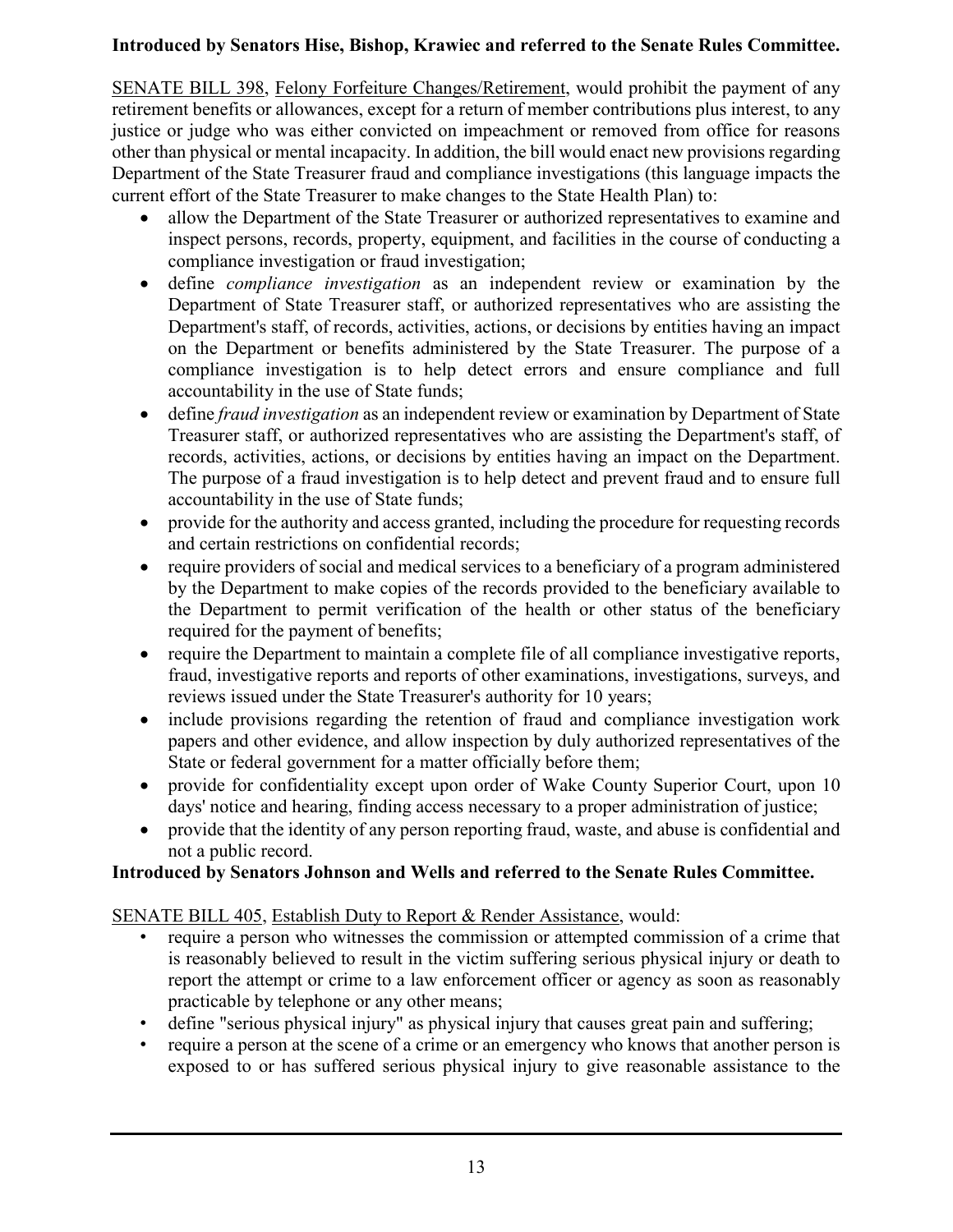person, which reasonable assistance would include obtaining or attempting to obtain aid from law enforcement or medical personnel by telephone or any other means;

- provide that these requirements do not apply to a person who reasonably believes reporting or rendering aid would place that person or another person in danger of immediate bodily harm;
- require the identity of a person who reports the commission or attempted commission of a crime to be held in the strictest confidence by the law enforcement agency that receives the report and to only be disclosed by the law enforcement agency pursuant to a court order or without a court order only to a federal, State, or local government entity that demonstrates a need for the identity of the person to carry out the entity's mandated responsibilities;
- provide that a person who gives reasonable assistance may not be liable in civil damages for any acts or omissions related to the assistance provided, unless the acts or omissions amount to wanton conduct or intentional wrongdoing; and
- make a violation a Class 2 misdemeanor, including a fine of not less than \$100 or more than \$500, unless the conduct is covered under another provision of law providing greater punishment.

### **Introduced by Senator McInnis and referred to the Senate Rules Committee.**

SENATE BILL 415, Grand Jury if LEO Charged Performing Duties, would require the district attorney, in any matter where the grand jury is to consider a presentment or indictment of a sworn law enforcement officer as a defendant for actions arising out of or in the performance of the officer's duties as a sworn law enforcement officer, to notify the officer by personal service 10 days prior to the grand jury session. The officer would be notified that the officer is entitled to appear before the grand jury and voluntarily testify or present evidence if the officer so desires. If the officer elects to testify, the officer would be called to testify after the State's evidence has been presented to the grand jury. **Introduced by Senators Daniel, Edwards, and Britt and referred to the Senate Judiciary Committee.**

SENATE BILL 418, The I. Beverly Lake, Jr., Fair Trial Act, would require the court to conduct a pretrial hearing to determine whether the reliability of the testimony of an in-custody informant is sufficient to overcome a rebuttable presumption of inadmissibility, unless the defendant waives such hearing. The judge would: (1) require certification from the district attorney vouching for the trustworthiness of the in-custody informant; and (2) determine whether the prosecution has proven by a preponderance of the evidence that the testimony of the in-custody witness is reliable. The bill includes factors the judge must consider and jury instruction regarding in-custody informant testimony. If an in-custody informant receives leniency (plea bargain, reduced or dismissed charges, bail consideration, reduction, or modification of sentence) related to a pending charge, a conviction, or a sentence for a crime against a victim in connection with offering or providing testimony against a suspect or defendant, the prosecutor would have to notify the victim. **Introduced by Senators Daniel, McKissick, and Britt and referred to the Senate Rules Committee.**

SENATE BILL 423, North Carolina Animal Abuser Registry Act, would require the North Carolina Department of Public Safety, beginning January 1, 2020, to post a publicly accessible list on its website of any person convicted of an animal abuse offense on and after that date. The list would include a photograph taken of the convicted animal abuser as part of the booking process, the animal abuser's full legal name, and other identifying data deemed necessary to properly identify the animal abuser and to exclude innocent persons. The list would not include the abuser's Social Security number, drivers license number, or any other State or federal identification number. A person who, after the person's first conviction, is convicted of another animal cruelty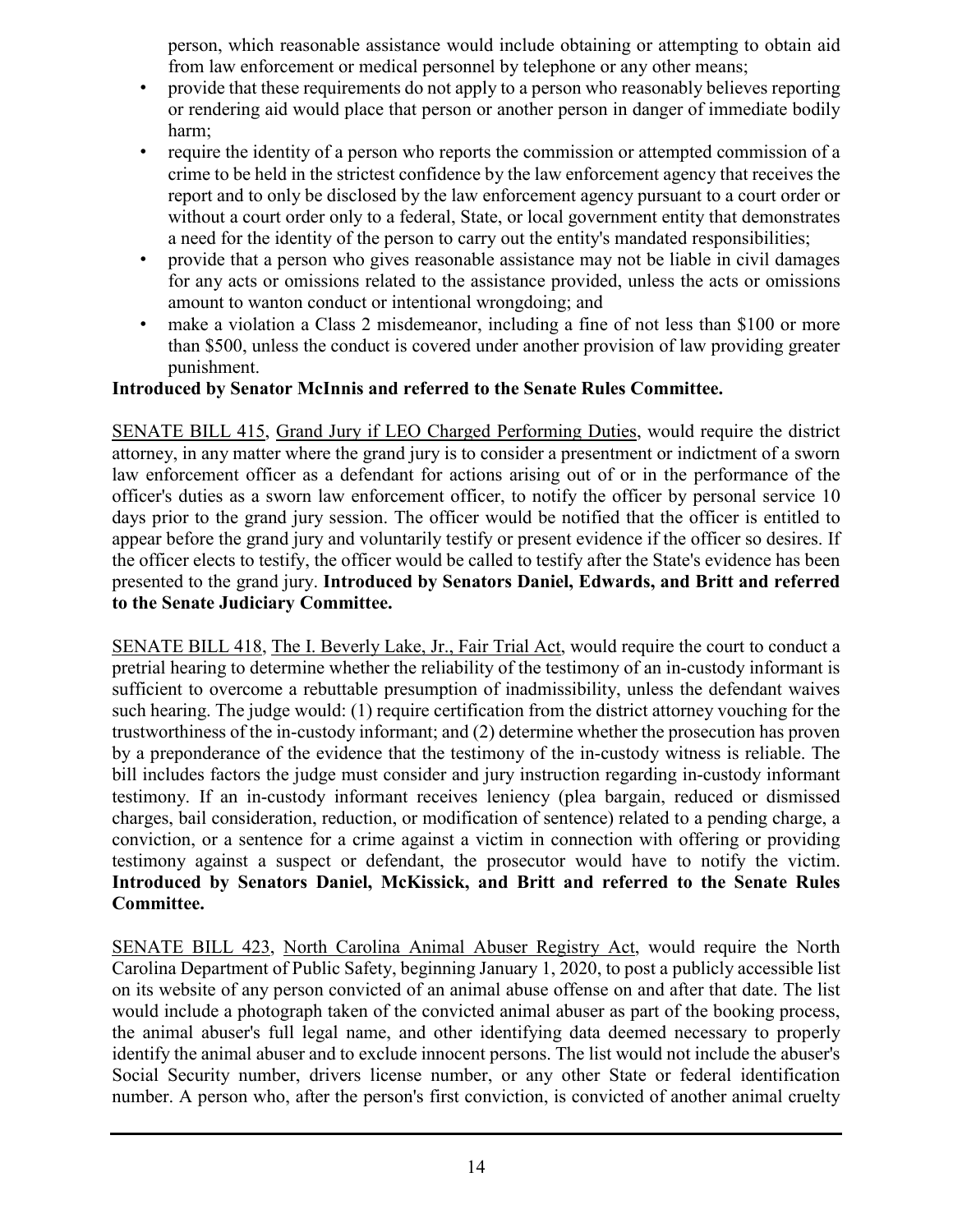violation would forfeit ownership, charge, or custody of all animals and could not own an animal for up to five years from the date of the conviction. **Introduced by Senators McKissick and Britt and referred to the Senate Rules Committee.**

### **BILL UPDATES**

HOUSE BILL 50, Allow Hyperbaric Oxygen Therapy for TBI/PTSD, was heard in the Committee on Rules, Calendar and Operations of the House and a committee substitute was adopted. The new version would prohibit any person other than an authorized medical professional from prescribing (was, prescribing or providing) hyperbaric oxygen therapy treatment to a veteran for the treatment of traumatic brain injury or posttraumatic stress disorder. **This bill was approved by the House Rules Committee and the full House and will next be considered by the Senate Rules Committee.**

HOUSE BILL 106, Inmate Health Care, was heard in the House Committee on Health and a committee substitute was adopted. The new version would:

- clarify that any contracts and extensions of contracts (was, extension of contracts only) for medical services provided to inmates by contracted providers and facilities include the specified reimbursement rates and that any such contracts entered into on or after July 1, 2019, must follow the specified reimbursement rates;
- remove the provisions from the previous version that required the creation of performance measures for the telemedicine pilot program;
- insert new language requiring the DPS, Health Services Section, to establish a telemedicine pilot program to provide physical health services to inmates in remote correctional facilities, initially in two correctional facilities serving male inmates, one located in the eastern portion of the state and one located in the western portion;
- establish specific entities and reports for collaboration when designing the pilot;
- require the pilot to connect the two pilot sites with the Central Prison Healthcare Complex and its contracted providers' facilities and be operational by October 1, 2019;
- specify specialties and areas of service that are to be included in the pilot;
- establish methods to be used to assess the pilot; and
- require a report to the General Assembly by October 1, 2021, on the assessment criteria and recommendations on whether to expand the pilot to additional sites.

#### **The bill was approved by the House Health Committee and will next be considered by the House Judiciary Committee.**

HOUSE BILL 108, PED/Safekeeper Health Care Cost Recov. Pract., was heard in the Committee on Rules, Calendar and Operations of the House and a committee substitute was approved. The new version would:

- require the Department of Public Safety (DPS) to determine the appropriateness of submitting a Medicaid application, and to apply when appropriate, on behalf of county prisoners housed in the State prison system under safekeeping orders who receive health care services outside the prison (previously, did not specify that the county prisoners must receive health care services outside the State prison to have DPS review Medicaid eligibility);
- require health care providers to invoice the Inmate Medical Costs Management Plan through the Sheriffs' Association for services provided to prisoners held under a safekeeping order;
- limit a safekeeping order transferring a prisoner to a unit of the State prison system to 30 days (previously proposed 15 days);